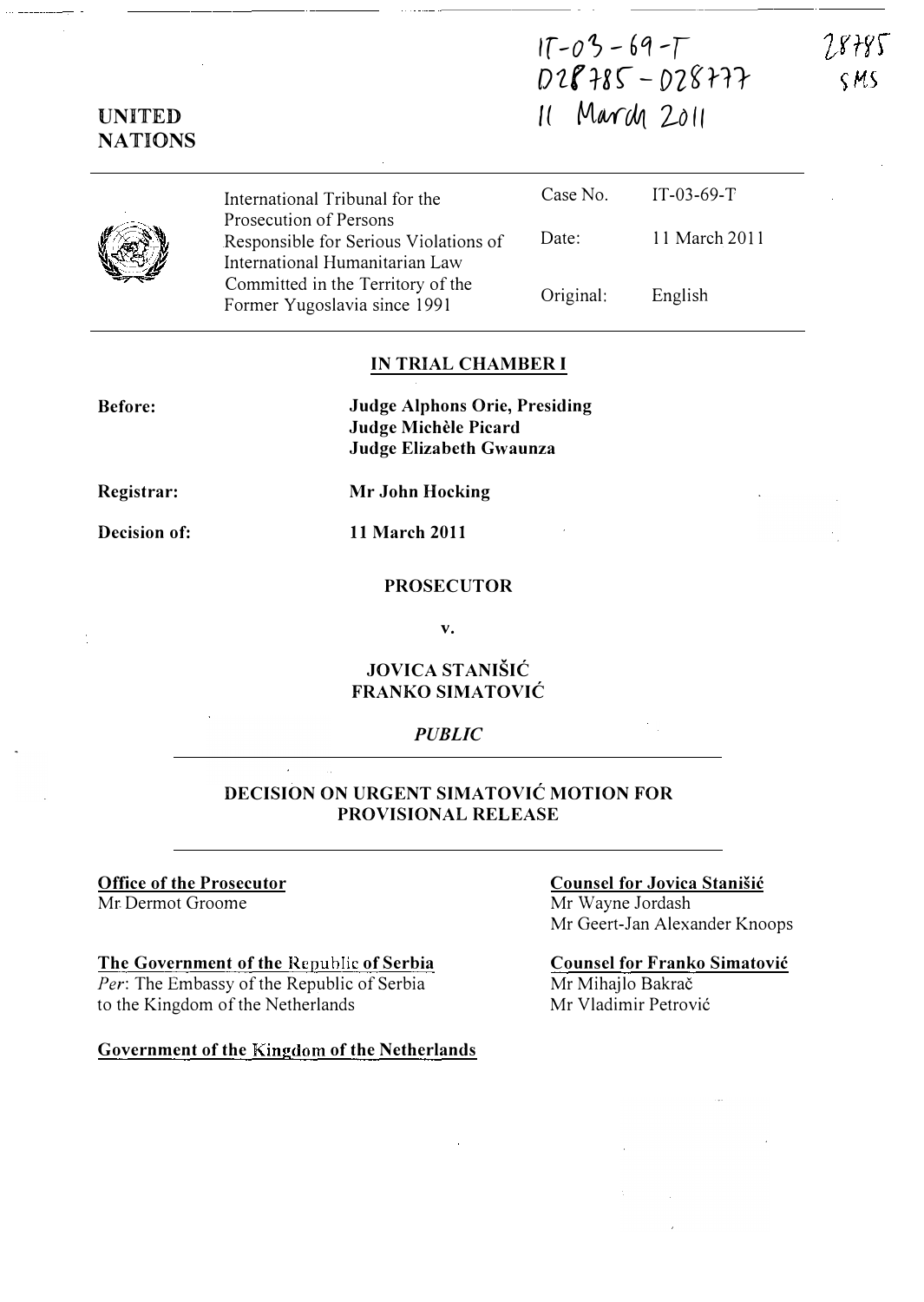# I. PROCEDURAL HISTORY

1. On 23 February 2011, the Simatovic Defence filed an urgent motion seeking provisional release of Franko Simatovic ("Accused") following the completion of the Prosecution case and until the beginning of the Defence case ("Motion").<sup>1</sup> At the request of the Simatovic Defence the Chamber shortened the deadline to respond.<sup>2</sup> On 28 February 2011, the Tribunal's Host State filed confidentially a letter pursuant to Rule 65 (B) of the Rules of Procedure and Evidence ("Rules"), stating that it did not oppose the Motion.<sup>3</sup> On 1 March 2011, the Prosecution responded, opposing the Motion ("Response").<sup>4</sup> Following leave from the Chamber,<sup>5</sup> the Simatović Defence filed the reply on 7 March 2011 ("Reply").<sup>6</sup> On 11 March 2011, the Simatovic Defence submitted the guarantees of the Government of the Republic of Serbia dated 11 March 2011 ("Serbian Guarantees").<sup>7</sup>

# II. SUBMISSIONS OF THE PARTIES

#### A. Motion

2. The Simatovic Defence asserts that the Accused's voluntary surrender to the Tribunal reflects his intention to co-operate with the Tribunal and that he poses no risk of flight.<sup>8</sup> The Accused has been on provisional release several times during the trial stage and has complied with the conditions of such release.<sup>9</sup> Furthermore, the Simatovic Defence submits that during past provisional releases, the Accused or any person affiliated with him has never interfered with, or posed a threat to, any victim, witness or other person.<sup>10</sup>

Urgent Request for Provisional Release, 23 February 2011.

 $\overline{2}$ On 24 February 2011, the Parties were informed through an informal communication that the deadline for the Prosecution response was shortened until 1 March 2011, pursuant to Rule 126 *bis* of the Rules of Procedure and Evidence.

 $\mathfrak{Z}$ Letter of the Ministry of Foreign Affairs of the Kingdom of the Netherlands on Provisional Release for Mr. Franko Simatović, 24 February 2011 (Confidential). 4

Prosecution Response to Urgent Simatović Defence Motion for Provisional Release, 1 March 2011.

The Simatovic Defence requested leave to file a reply to the Prosecution Response, Defence Request to file a Reply to Prosecution Response to Urgent Simatovic Defence Motion for Provisional Release, 3 March 2011. Through an informal communication on 4 March 2011, the Trial Chamber granted the request to reply, setting a deadline of Monday 7 March 2011.

 $\mathfrak s$ Defence Reply to Prosecution Response to Urgent Simatovic Defence Motion for Provisional Release, 7 March 2011.

 $\overline{7}$ Simatovic Defence Submission of Additional Documents related to its 23 February 2011 Urgent Request for Provisional Release, 11 March 2011, Confidential Annex A

 $\boldsymbol{\mathsf{z}}$ Motion, paras 6, 9.

Motion, para. 6.

<sup>&</sup>lt;sup>10</sup> Motion, para. 9.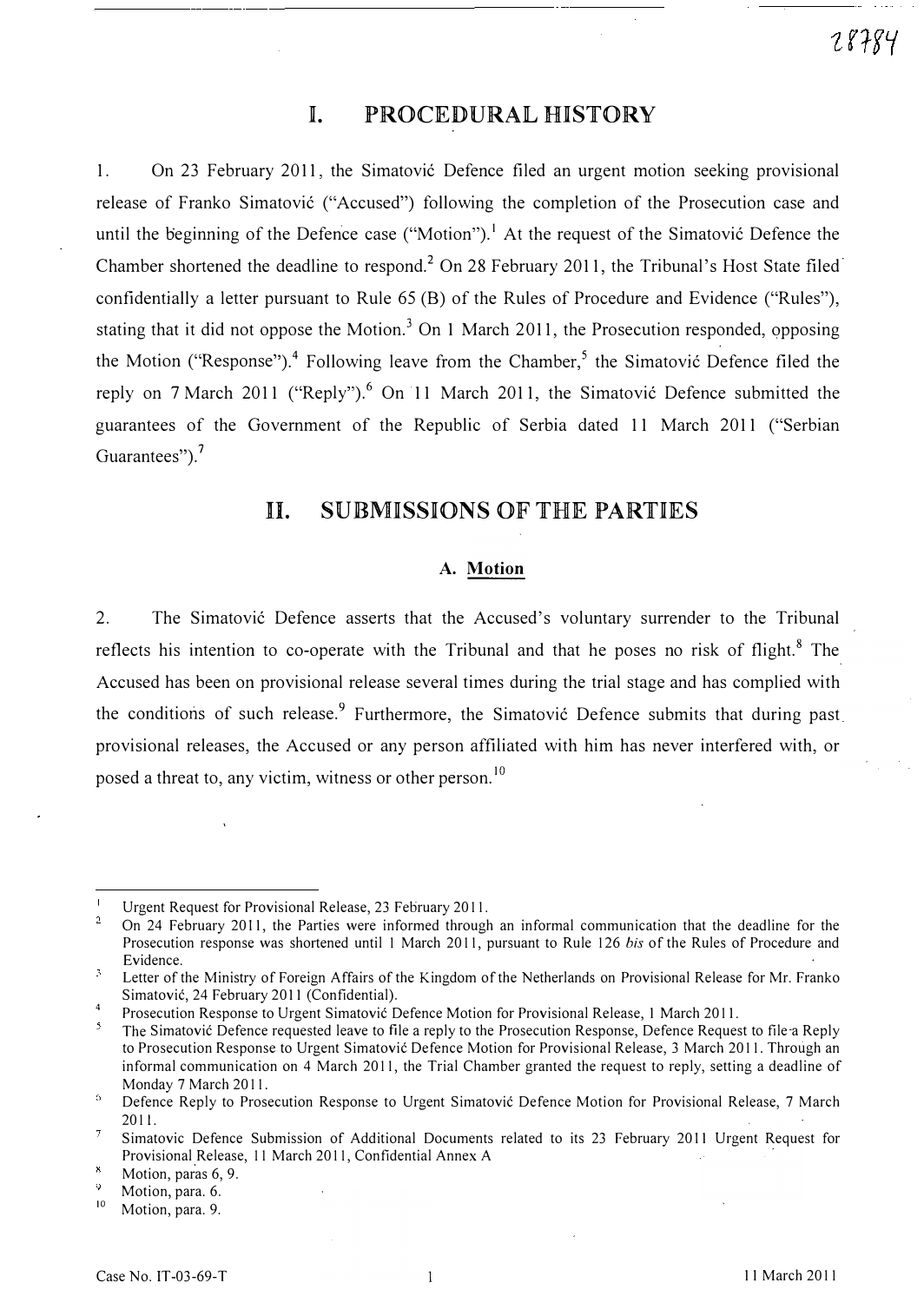3. The Simatović Defence refers to the guarantees from the Government of the Republic of Serbia ("Serbia").<sup>11</sup>

4. The Simatovi6 Defence further asserts that the Accused's provisional release to Belgrade would greatly assist Counsel in preparation of the Defence case.<sup>12</sup> It points to the fact that present Counsel was appointed at a progressed stage of the case and was granted a short time to prepare for the recommencement of the trial.<sup>13</sup> As a result, it submits Counsel has done little preparation for the Defence case and has not formulated a definite approach with the Accused.<sup>14</sup> The Simatović Defence refers to the voluminous additional disclosures by the Prosecution as further indication of the necessity of the Accused's assistance.<sup>15</sup> Furthermore, the Simatović Defence emphasises that in previous decisions, the Chamber has given "due consideration to the benefits of the Accused's presence in Belgrade" in facilitating the preparation of the Defence case.<sup>16</sup>

#### B. Response

5. The Prosecution submits that the timing of the motion warrants its denial.<sup>17</sup> The Accused has faced the totality of the evidence against him and this poses an increased risk of flight.<sup>18</sup> The Prosecution refers to its previous submissions concerning possible risk to victims and witnesses associated with the provisional release of the Accused and submits the Trial Chamber should give due consideration to those submissions.<sup>19</sup>

6. The Prosecution asserts that the Simatović Defence has failed to provide any factual basis for its assertion that the assistance of the Accused in Belgrade - rather than in The Hague - is necessary.<sup>20</sup> The Prosecution argues that preparations such as reviewing documents and speaking with counsel can all be done from the United Nations Detention Unit ("UNDU") and do not require the Accused's presence in Belgrade.<sup>21</sup> Furthermore, the Prosecution submits that the conditions of the provisional release would prohibit the Accused from engaging in direct investigative activities

 $\frac{18}{19}$  Response, paras 5-9.

<sup>1</sup> Motion, para. 8.

 $\frac{12}{13}$  Motion, paras 10-14.

 $\frac{13}{14}$  Motion, para. 10.

 $^{14}$ . Motion, para. 11.

 $^{15}$  Motion, para.13.

See Decision on Simatović Defence Motion Requesting Provisional Release during the Winter Court Recess, 10 December 2010, para. S; Decision on Simatovic Defence Motion Requesting Provisional Release, 15 October 2009, para. IS.

 $\frac{17}{18}$  Response, para. 5.

<sup>&</sup>lt;sup>19</sup>See Prosecution Response to Urgent Simatovic Defence motion for Provisional Release, 3 December 210, para. 17.

<sup>&</sup>lt;sup>20</sup>Response, para. 12.

Ibid.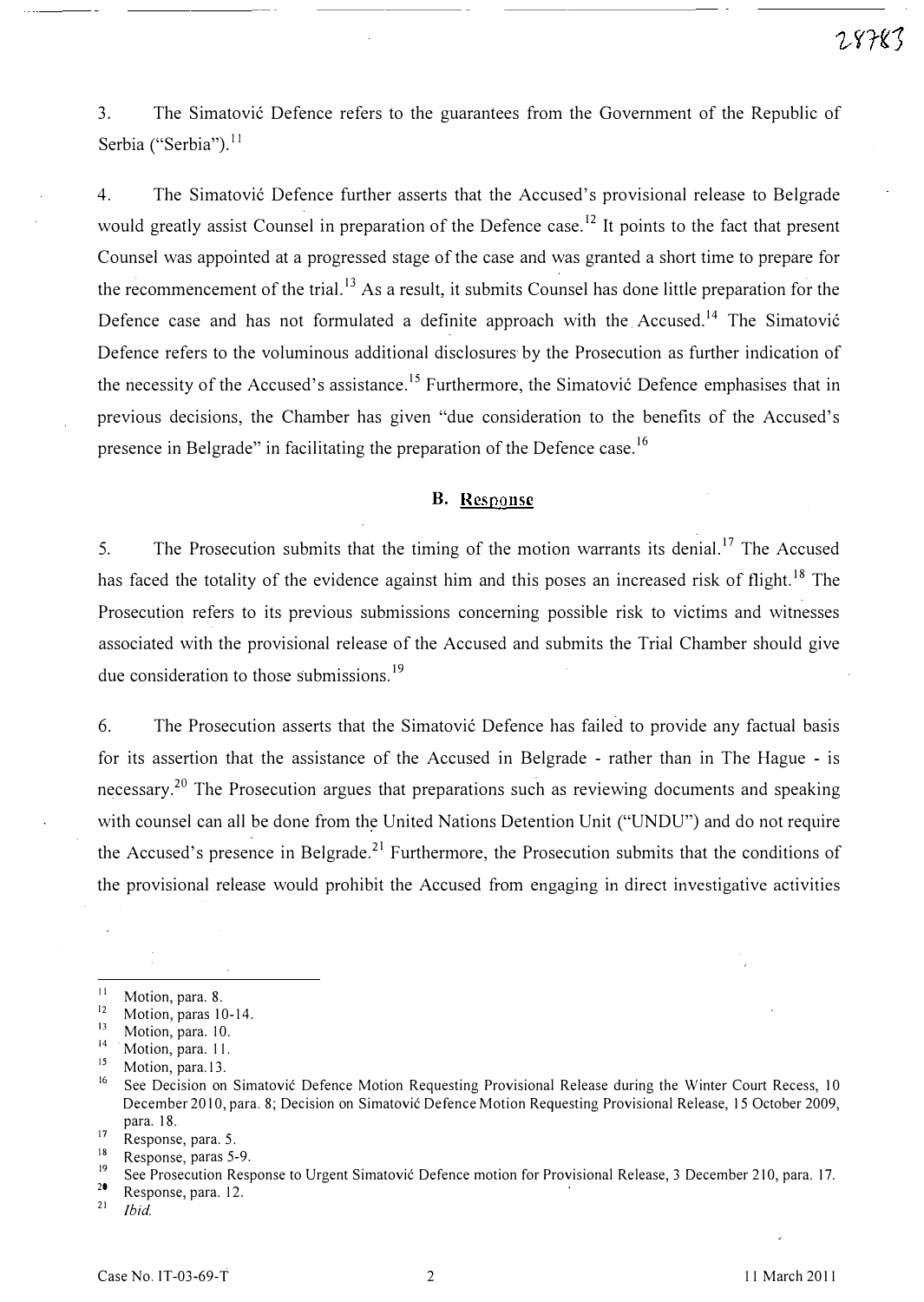and thus would not allow him to seek direct access to archives or documents or to contact potential witnesses.<sup>22</sup>

7. The Prosecution submits that the Simatović Defence's assertion that it has "no defined concept of the Defence case" is unjustified, and that the Simatović Defence has presented cogent cross-examinations in support of its case.<sup>23</sup> Furthermore, the Prosecution highlights that the Simatović Defence has not previously raised any issues relating to its lack of understanding of the Defence case. The Simatović Defence is thus exaggerating the extent of work it will have to undertake, and the necessity of the Accused's presence in Belgrade.<sup>24</sup>

8. The Prosecution asserts that no humanitarian grounds have been presented warranting the granting of provisional release post 98 *bis* proceedings.<sup>25</sup>

### C. Reply

9. The Simatovi6 Defence asserts that the Prosecution's allegation that there is an increased flight risk no

Simatović Defence points to the fact that the Accused has been granted provisional release five times in the course of the Prosecution case.<sup>27</sup> Since his most recent provisional release, in January 2011, the Accused has not heard any evidence that is graver than the evidence previously presented against him, thus there is no reason to suspect an increased risk of flight.<sup>28</sup>

10. The Simatović Defence submits that extensive preparation by the Defence team cannot be done by telecommunication.<sup>29</sup> Granting provisional release would allow for continuous and daily consultations in Belgrade, which would remove the need for Counsel to travel to The Hague during court recess.<sup>30</sup> Therefore Counsel may concentrate on gathering evidence and talking to potential witnesses in the region.<sup>31</sup> The Simatović Defence reiterates that the extensive amount of disclosures made by the Prosecution throughout its case has hindered Counsel from preparing the Defence case.<sup>32</sup> The Simatović Defence notes that only about 70 exhibits were admitted before the current Counsel took over the Defence case, and that since recommencement of the trial following their

- $\frac{23}{24}$  Response, para 16.
- <sup>24</sup> Response, paras 14-18.
- $\frac{25}{26}$  Response, para. 19.
- $\frac{26}{27}$  Reply, para. 6.
- $\frac{27}{28}$  Ibid.
- $\frac{28}{29}$  Ibid.
- $\frac{29}{30}$  Reply, para. 8.
- $\frac{30}{31}$  Reply, para. 9.

 $22$  Response, paras 12-13. 2

Reply, paras 8-9. 32

Reply, para. 10.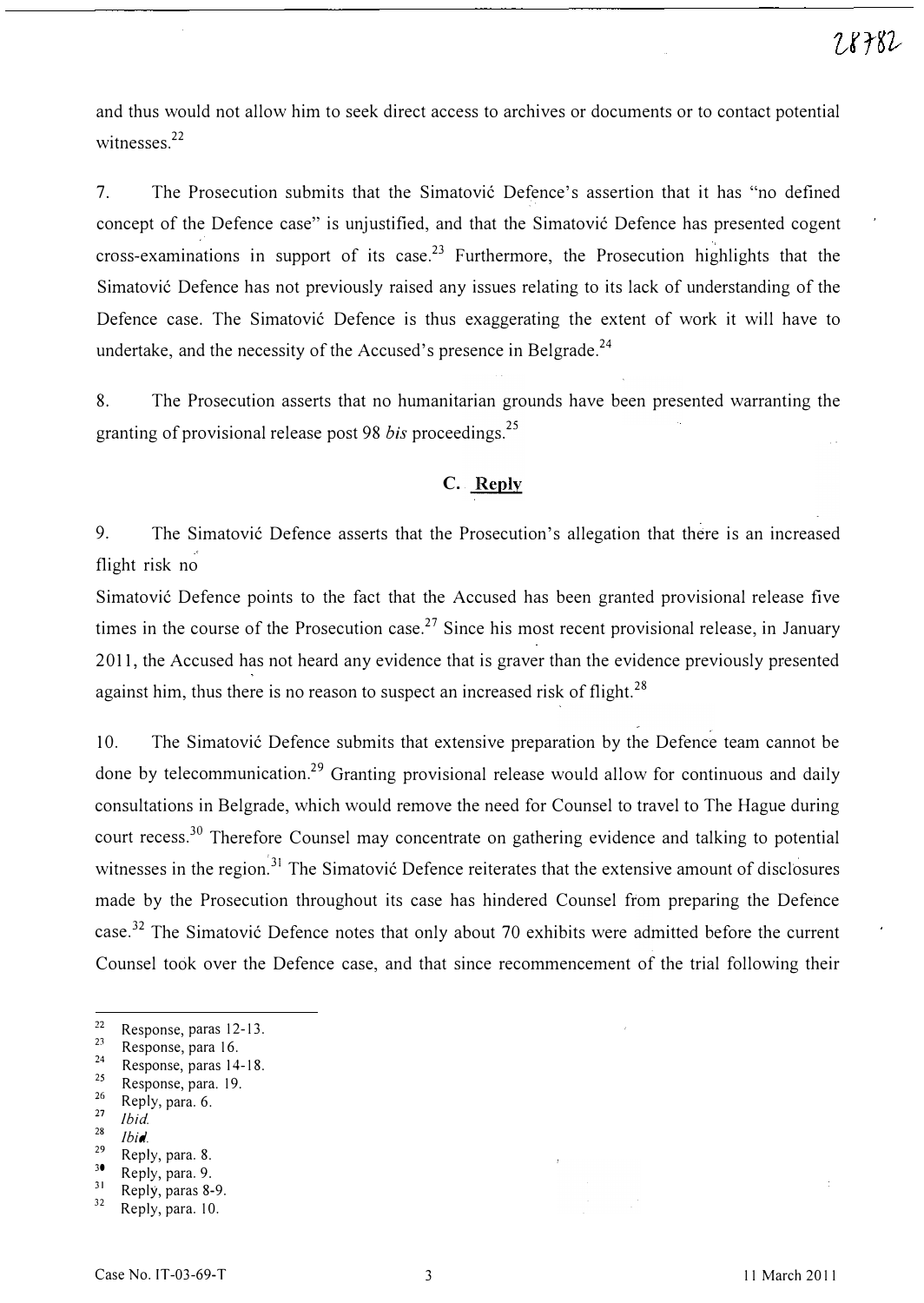appointment, approximately 2,500 Prosecution exhibits have been admitted.<sup>33</sup> This has amounted to a huge workload for the Defence.<sup>34</sup>

11. The Simatović Defence argues that the Prosecution has overstated the preparedness of the Simatović Defence in every regard.<sup>35</sup> The Simatović Defence asserts that the 90 exhibits it has tendered, when compared to the Prosecution's 2, 500 exhibits, are proof of the disparity between i. Prosecution and Defence, "which is a result of the inequitable position of both sides in the trial due to the belated appointment of the Simatović Defence Counsels in the proceedings".<sup>36</sup>

# 1H. APPLICABLE LAW

12. The Chamber recalls and refers to the applicable law governing provisional release and provisional release procedures, as set out in its previous decisions, including with regard to the post-Rule 98 bis stage of the proceedings.<sup>37</sup>

## IV. DISCUSSION

13. The law provides for one standard to be applied before the Rule 98 bis stage of the proceedings and a different standard post Rule 98 bis. The Chamber has ordered that the oral submissions pursuant to Rule 98 bis, if any, be heard on 7, 8, 11 and 12 April 2011.<sup>38</sup> At the present stage, the Chamber is of the view that the Accused should be present during the Rule 98 bis hearings and it currently estimates the time between the hearing and the Chamber's decision to be short. Therefore the Chamber will assess the request for provisional release in two stages, first until the scheduled hearing on 98 bis ("First Period") and then for the period from the scheduled hearing until the start of the Defence case ("Second Period"). If no Rule 98 bis submissions are made, the Chamber still applies the post-Rule 98 bis standard for the Second Period.

14. In relation to the First Period, the Chamber is satisfied that despite the present stage of proceedings, the Accused, if provisionally released, would appear for trial. Furthermore, the Chamber notes the Guarantees provided by Serbia and the lack of evidence suggesting that the

 $\frac{33}{34}$  Ibid.

 $\frac{34}{35}$  Ibid.

<sup>7</sup>  $\frac{35}{36}$  Reply, paras. 10-13.

 $\frac{36}{37}$  Reply, para. 12.

<sup>7</sup> See Decision on Urgent Stanišić Motion for Provisional Release, 10 December 2010 (Confidential) ("Decision of 10 December 2010"), para. 5; Decision on Urgent Stanišić Defence Motion for Provisional Release, 31 March 2010 (Confidential) ("31 March 2010 Decision"), paras 19-21; Decision on Simatović Defence Motion Requesting Provisional Release during the Winter Court Recess, 15 December 2009, paras 11-12; Decision on Simatović Defence Motion Requesting Provisional Release, 15 October 2009, paras 10-12.

 $38$  Scheduling Order, 2 March 2011.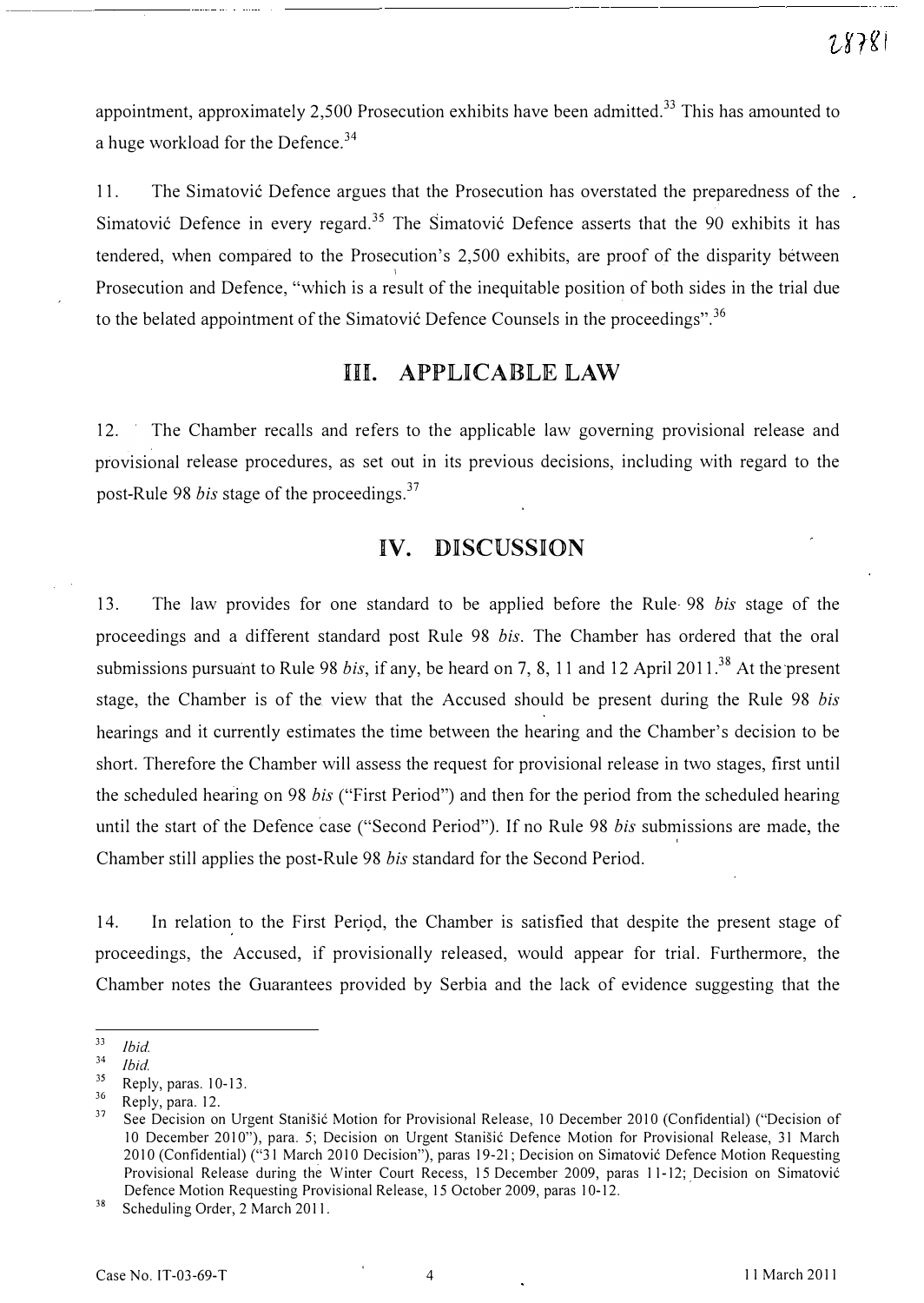Accused would act in a manner contrary to his co-operation with the Tribunal to date. The Chamber refers to its previous Decision of 10 December 2010 and is satisfied based on the information before it that there has not been a change of circumstances.<sup>39</sup>

15. The Chamber is also satisfied that the Accused, if provisionally released, would not pose a danger to any victim, witness, or other person. The Chamber recalls its analysis in the 10 December 2010 Decision<sup>40</sup>, and notes that there is no information before it indicating a change of circumstances.

16. The Accused's presence in Belgrade would be beneficial, though not essential to, the Defence preparations.

17. In balancing the circumstances, the Chamber in the exercise of its discretion, grants provisional release for the First Period, *i.e.* until the scheduled start of Rule 98 bis submissions.

18. In relation to the Second Period, the Chamber, even when satisfied that the conditions of Rule 65 (B) are met, should exercise its discretion in favour of granting provisional release only if compelling humanitarian grounds tip the balance in favour of allowing provisional release.<sup>41</sup>

19. The Chamber has considered the late assignment of the current Simatovic Counsel in trial proceedings and the extensive Prosecution disclosures. The Chamber reiterates that provisional release would be beneficial for the preparation of the Defence case, but does not consider the Accused's assistance to counsel in Belgrade, rather than in The Hague, to be essential.

20. The Chamber finds that these circumstances do not constitute compelling humanitarian grounds justifying provisional release. The Chamber therefore denies provisional release for the Second Period.

# v. DISPOSITION

<sup>&</sup>lt;sup>39</sup> Decision on Simatović Defence Motion Requesting Provisional Release During the Winter Court Recess, 10 December 2010, para. 5.

 $40$  *Ibid*, para. 6.

<sup>4</sup> Prosecutor v. Popović et al., Case nos IT-05-88-AR65.4, IT-05-88-AR65.5, IT-05-88-AR65.6, Decision on Consolidated Appeal Against Decision on Borovcanin's Motion for Custodial Visit and Decision on Gvero's and Miletić's Motions for Provisional Release During the Break in the Proceedings, 15 May 2008, paras 23-24; Prosecutor v. Prlić et al., Case no. IT-04-74-AR65.9, Decision on "Prosecution's Appeal from Décision relative à la demande de mise en liberté provisoire de l'accusé Stojić dated 8 April 2008", 29 April 2008, paras 13-15; Prosecutor v. Prlić et al., Case no. IT-04-74-AR65.8, Decision on "Prosecution's Appeal from Décision relative à la demande de mise en liberté provisoire de l'accusé Prlić dated 7 April 2008", 25 April 2008, para. 14; Prosecutor v. Prlić et al., Case no. IT-04-74-AR65.7, Decision on "Prosecution's Appeal from Décision relative à la demande de mise en liberté provisoire de l'accusé Petković dated 31 March 2008", 21 April 2008, paras 15, 17; Prosecutor v. Prlic et al., Case no. IT-04-74-AR65.5, Decision on Prosecution's Consolidated Appeal Against Decisions to Provisionally Release the Accused Prlić, Stojić, Praljak, Petković and Ćorić, 11 March 2008, para. 21.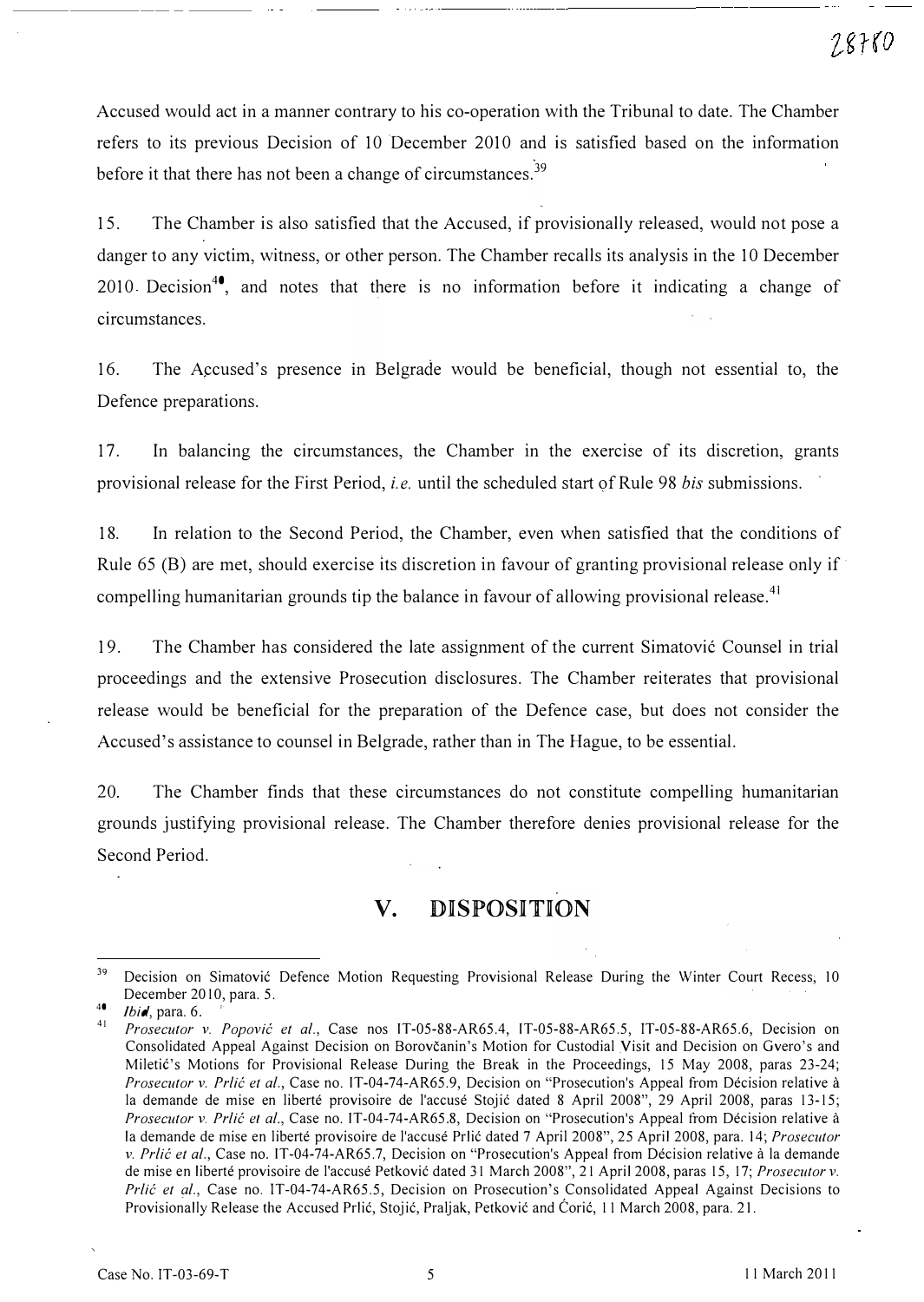- 21. For the foregoing reasons and pursuant to Rules 54 and 65 of the Rules, the Chamber:
	- 1. GRANTS the Motion in part; and
	- 2. ORDERS as follows:
	- (a) that on Tuesday, 15 March 2011 (or in case of unforeseen events, the first practicable day thereafter), the Accused be transported to Schiphol airport in the Netherlands by the Dutch authorities;
	- (b) that, at Schiphol airport, the Accused be provisionally released into the custody of officials of the Government of Serbia to be designated prior to his release in accordance with operative paragraph (3)(a) hereof, who shall accompany the Accused for the remainder of his travel to Serbia and to his place of residence;
	- (c) that, on his return, the Accused be accompanied by the same designated officials of the Government of Serbia, who shall deliver the Accused to the custody of the Dutch authorities at Schiphol airport on or before Monday 4 April 2011, and that the Dutch authorities then transport the Accused back to the UNDU in The Hague;
	- (d) that, during the period of provisional release, the Accused abide by the following conditions, and that the authorities of the Government of Serbia, including the local police, ensure compliance with such conditions:
		- (i) to remain within the confines of the municipality of Belgrade;
		- (ii) to surrender his passport and any other valid travel documents to the Serbian Ministry of Justice ("Ministry of Justice");
		- (iii) to provide the addresses at which he will be staying in Belgrade to the Ministry of Justice and the Registrar of the Tribunal before leaving the UNDU in The Hague;
		- (iv) to report each day before 1 p.m. to the police in Belgrade at a local police station to be designated by the Ministry of Justice in accordance with operative paragraph 3(b) hereof;
		- (v) to consent to having the Ministry of Justice check with the local police about his presence and to the making of occasional, unannounced visits upon the Accused by the Ministry of Justice or by a person designated by the Registrar of the Tribunal;
		- (vi) not to have any contact whatsoever or in any way interfere with any victim or potential witness or to otherwise interfere in any way with the proceedings or the administration of justice;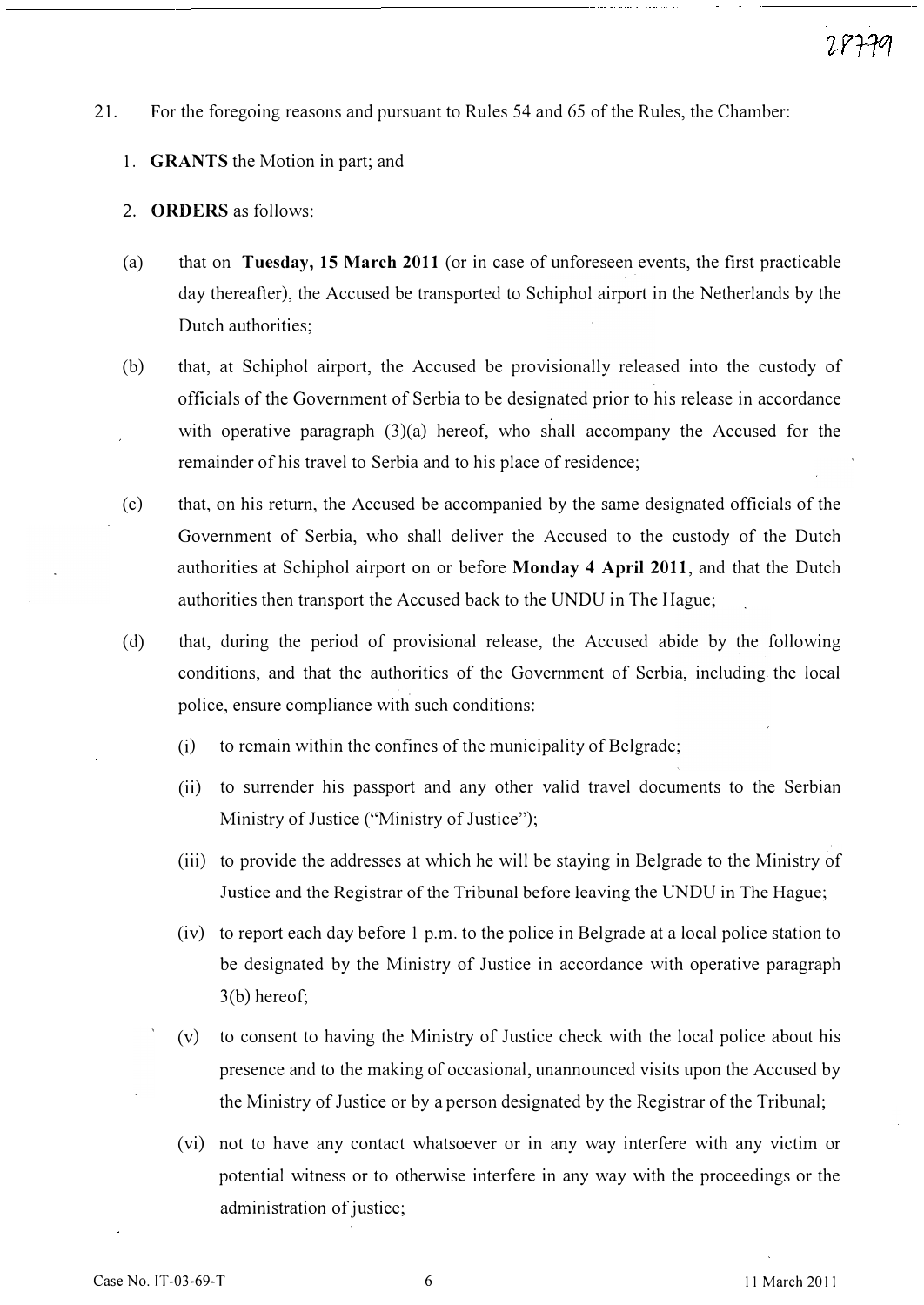- (vii) not to discuss his case with anyone, including the media, other than his Counsel;
- (viii) not to seek direct access to documents or archives or to destroy any evidence;
- (ix) to comply strictly with any requirements of the authorities of the Government of Serbia necessary to enable them to comply with their obligations under this Order and their guarantees;
- $(x)$  to return to the Tribunal on or before **Monday 4 April 2011**;
- (xi) to comply strictly with any further Order of the Chamber varying the terms of or terminating provisional release;
- 3. REQUIRES the Government of Serbia to assume responsibility as follows:
- (a) by designating officials of the Government of Serbia into whose custody the Accused shall be provisionally released and who shall accompany the Accused from Schiphol airport to Serbia and to his place of residence, and notifying, as soon as practicable, the Chamber and the Registrar of the Tribunal of the names of the designated officials;
- (b) by designating a local police station in Belgrade to which the Accused is to report each day during the period of provisional release, and notifying, as soon as practicable, the Chamber and the Registrar of the name and location of this police station;
- (c) by ensuring compliance with the conditions imposed on the accused under the present order;
- (d) for the personal security and safety of the Accused while on provisional release;
- (e) for all expenses concerning transport of the Accused from Schiphol airport to Belgrade and back;
- (f) for all expenses concerning accommodation and security of the Accused while on provisional release;
- (g) by not issuing any new passports or other documents which would enable the Accused to travel;
- (h) by submitting a weekly written report to the Chamber as to the compliance of the Accused with the terms of this Order;
- (i) by arresting and detaining the Accused immediately if he should breach any of the conditions of this Order; and
- (j) by reporting immediately to the Chamber any breach of the conditions set out above;
- 4. INSTRUCTS the Registrar of the Tribunal to: